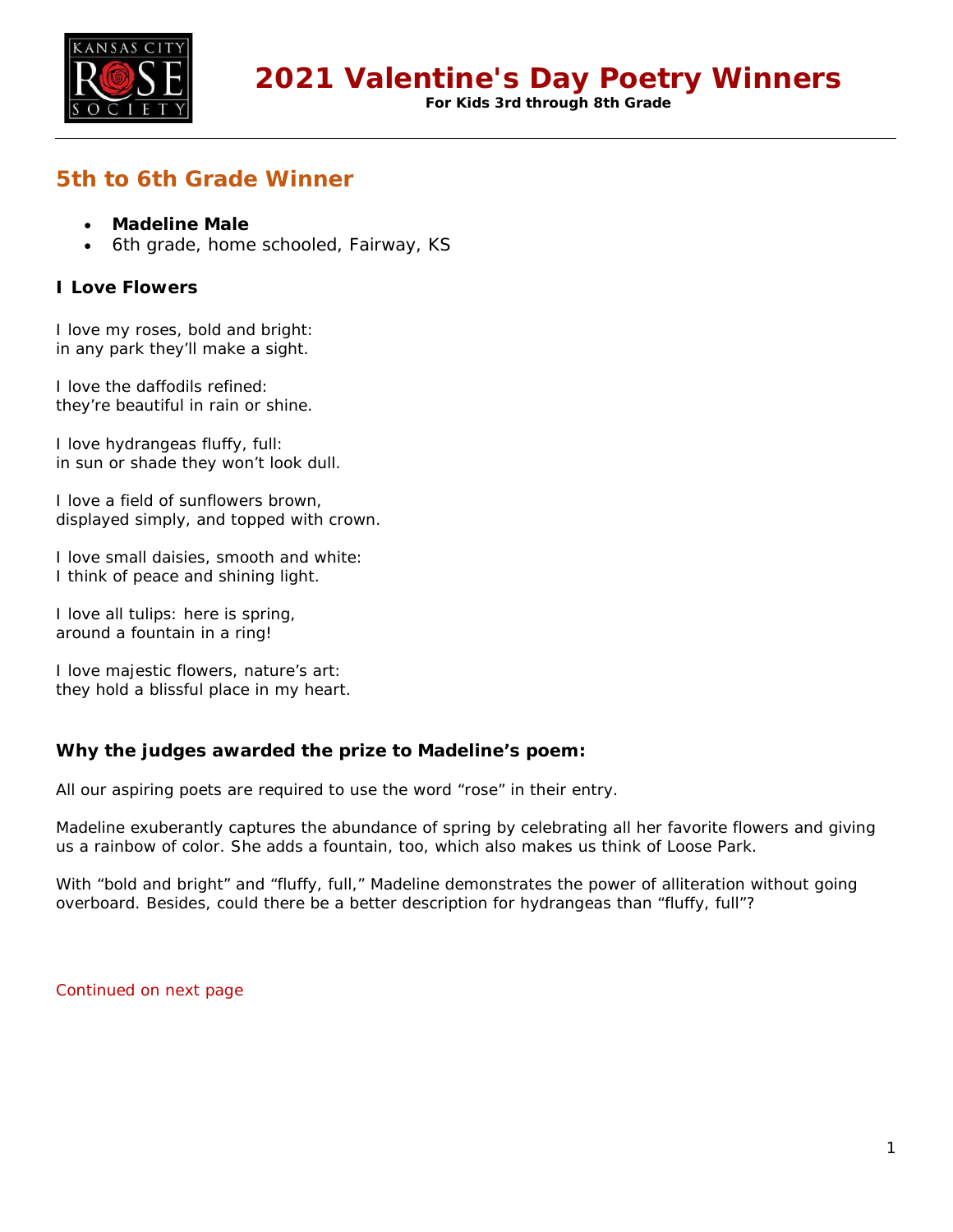## **7th to 8th Grade Winner**

- **Mason Renner**
- 8th grade, home school, KCMO

#### **War of the Roses**

I hear you have a rabbit problem, sit down and have some tea. I'll tell you how the same thing happened to me. Listen to my story and maybe you'll see, Rabbits aren't as bad as they seem to be.

One day in my garden, an awful sight met my eyes – Rabbit noses in my roses, the whole world heard my cries. I scared them away, but the damage would stay, I yelled, "My garden is not a buffet!" I set up a trap, and then took a nap, but I only had horrible dreams. A big, evil hare, taking more than his share – I woke myself up with my screams!

I ran to the window and choked on my tea, Why did all of this happen to me? I couldn't believe the sight that was there – In the trap there wasn't a single hare, But my garden they were stripping bare.

I made up my mind and got in my car. I knew where to go, it wasn't that far, To buy rabbit repellent, rabbit traps, rabbit spray. I said to myself, "Those rabbits can't stay!" I promised that I would end this today.

When I got back to my house, I was slightly unsure, I thought, "What am I doing?" as I closed the car door. But then I saw it, and my face went slack, A rabbit having a little snack. It was the straw that broke the camel's back.

I set up my traps, my wire, my fence, and I haven't seen a rabbit since. So what if those pesky neighbors stare If I never see another hare? So what if my garden doesn't look the same? I beat those rodents at their own little game! I guess I won, but something feels wrong, Were the rabbits right all along? They never really took more than they need, I guess I was stingy and full of greed. I took down my fence, the wire, the wall, I tried my best animal call, And I welcomed the rabbits, big and small. Continued next page